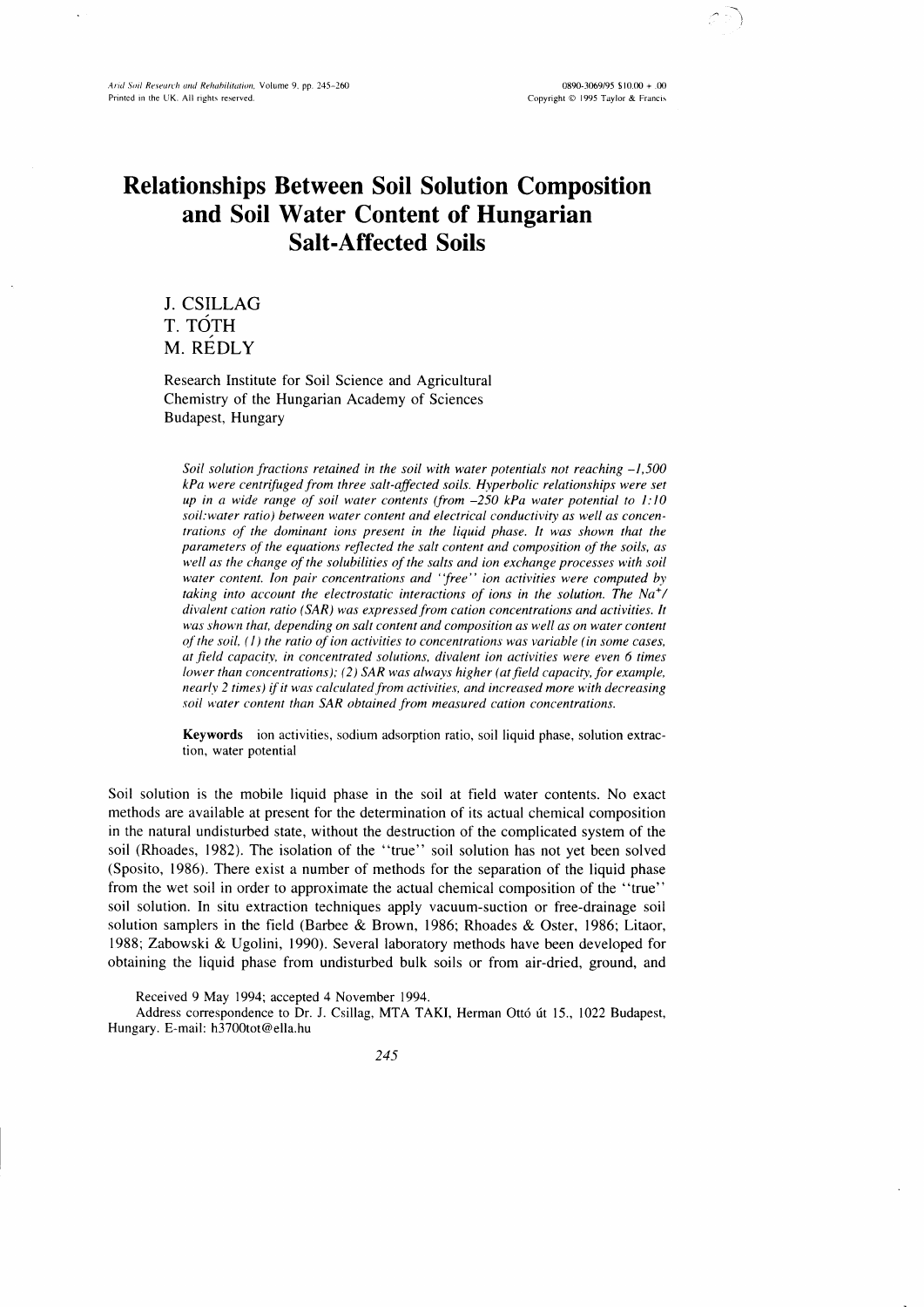rewetted soil samples. The most important methods are high-speed centrifugation with and without the use of an immiscible liquid, displacement in column by various organic solvents, hydraulic pressing, and pressure filtration (Komarova, 1968; Gillman, 1976, Mubarak & Olsen, 1976: Adams et al., 1980; Sato et al., l98l; Sonneveld et al., 1990). There are only few publications that discuss the energy status of the separated soil solution (Gillman, 1976; Csillag & Rédly, 1989; Zabowski & Ugolini, 1990; Jones & Edwards, 1993).

The chemical composition of the soil solution is greatly influenced by the water content of the soil. Some studies make an attempt at the quantitative prediction of the effect of the change in soil water content on the concentration and composition of the liquid phase (Reitemeier, 1946; Ulrich & Khanna,1972; Gillman & Bell, 1978; Baron & Tokarev, 1979; Arbelo et al., 1989; Csillag & R6dly, 1989; Sonneveld et al., 1990). The liquid phase of the soil, especially at high salt concentration, can be considered as a multicomponent electrolyte solution in which, due to the interactions of the dissolved components, different species ("free" hydrated ions, ion pairs, complexes, and molecules) are present. The physicochemical properties of such solutions are determined by the activity and ratio of these "species" (described by, among others, the Debye-Hückel and Bjerrum theories; cited in Erdey-Grúz, 1974).

The change in the concentration, ionic composition, and pH of the soil solution may lead to the dissolution of certain minerals or, inversely, may result in the formation of poorly soluble compounds. A shift in the cation exchange equilibria between the solid and liquid phases of the soil may also take place. A change in the ratios of the different species present in the liquid phase may influence the above processes (Rao et al., 1968; Tanji, 1969; Lindsay, 1979; Darab et al., 1980; Bresler et al., 1982; Sposito, 1986; Csillag & Kapoor, 1987: Heck & Mermut, 1992; Arslan & Dutt, 1993).

The objectives of this work are (1) to present a method that is suitable for the separation of soil solution fractions with physically defined energy state and (2) to describe quantitatively the dependence of the solution concentration and composition (implying the electrostatic interactions of ions) from soil water content.

## Materials and Methods

#### Chemical Analysis

The air-dried samples of the salt accumulation horizon of three salt-affected soils (Table l) characteristic on the Hungarian Plain (Szabolcs, 1965) were moistened to different water potentials in the range of  $-0.1$  to  $-250$  kPa. The soil solutions were separated with centrifugation by modifying Gillman's (1976) method. Special double-bottomed centrifuge tubes (Figure 1) were applied, which were developed in our institute from the 500 mL tubes of the Beckman J2-21 type centrifuge (Beckman, 1980). Before every centrifuge application, a standard pretreatment procedure was applied: the perforated teflon consoles were soaked in  $1M HNO<sub>3</sub>$  solution overnight, then washed daily with fresh distilled water. As a result of the pretreatment, the adsorption of the elements by the teflon from salt solutions, which was significant formerly in some cases, became negligible (Table 2).

The centrifugal speed was calculated by applying an equation used by Cassel and Nielsen (1986), to correspond to  $-1,500$  kPa water potential, to a value representing the conventional wilting point of plants, i.e., the conventional upper limit of the potential exerted by plant roots. The relationship between the centrifugation speed  $(n)$  and the average water potential  $(h)$  was expressed as follows: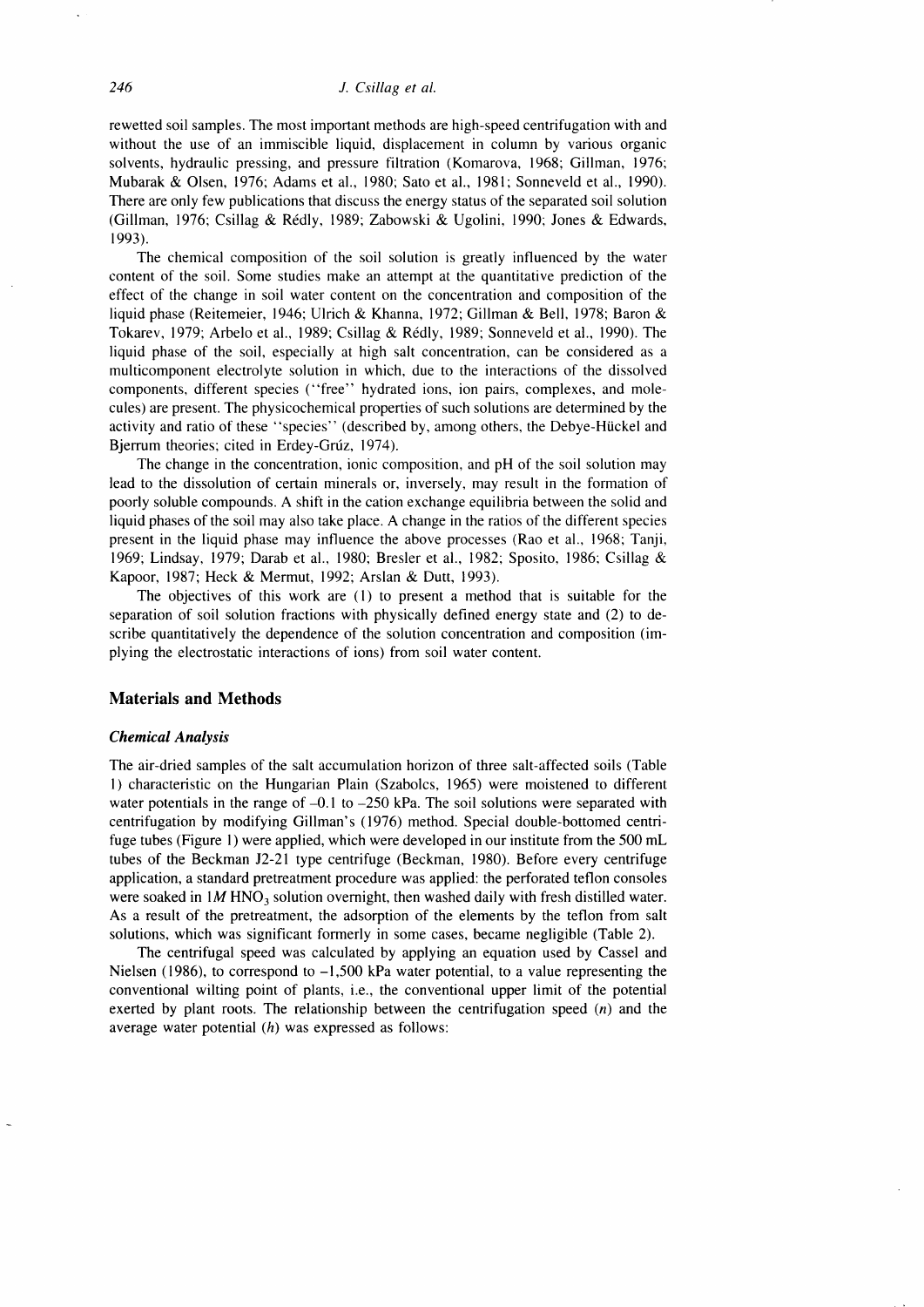|                |                       |                 |              |                                      | a. Location and vegetation of sampling sites |                    |                                            |                  |                          |                               |
|----------------|-----------------------|-----------------|--------------|--------------------------------------|----------------------------------------------|--------------------|--------------------------------------------|------------------|--------------------------|-------------------------------|
|                |                       | Location        |              |                                      |                                              |                    |                                            |                  | Annual                   | Annual                        |
| Site           | N Latitude            |                 |              |                                      | (FAO classification)<br>Soil type            |                    | Plant species                              |                  | precipitation<br>(mm)    | temperature<br>$\overline{C}$ |
|                |                       | E Longitude     |              |                                      |                                              |                    |                                            |                  |                          |                               |
| Apaj           | $47^{\circ}15'$       | $19^{\circ}10'$ |              | (Calcic Solonetz)<br>meadow solonetz |                                              |                    | Festuca pseudovina<br>Achillea sp.         |                  | 565                      | $\subseteq$                   |
|                |                       |                 |              |                                      |                                              |                    | Centaura sp.                               |                  | 583                      | 10.5                          |
| Bócsa          | 46°35'                | 06.61           |              | (Sodic Solonchak)<br>soda solonchak  |                                              |                    | Artemisia santonicum<br>Festuca pseudovina |                  |                          |                               |
| <b>Szarvas</b> | 46°50'                | 20°33'          |              |                                      | solonchakized meadow solonetz                |                    | Artemisia santonicum                       |                  | 495                      | $\supseteq$                   |
|                |                       |                 |              | (Haplic Solonetz)                    |                                              |                    | Festuca pseudovina                         |                  |                          |                               |
|                |                       |                 |              |                                      |                                              |                    | Lolium perenne                             |                  |                          |                               |
|                |                       |                 |              |                                      | b. Physical and chemical properties          |                    |                                            |                  |                          |                               |
|                |                       |                 |              |                                      |                                              | Total              |                                            | Organic          |                          |                               |
|                | Depth                 |                 |              | $0.02$ mm                            | Total                                        | soluble            |                                            | matter           | CEC                      |                               |
| Site           | $\widehat{\text{cm}}$ | Horizon         | $\mathbf{e}$ | $(\%)$                               | $\text{CaCO}_3~(\%)$                         | salts $(\%)$       | $\mathsf{pH}_{\mathsf{H},\mathsf{O}}$      | $(\%)$           | $\text{(cmol, kg}^{-1})$ | ESP                           |
| Apaj           | $13 - 31$             |                 | \$           | 36                                   | 34                                           | $\overline{\circ}$ | 9.8                                        | 2.9              | $\overline{2}$           | 35                            |
| Bócsa          | $\mathcal{L}$         | ⋖               | 34           | $\equiv$                             | 4.5                                          | 0.5                | 9.8                                        | $\overline{1.0}$ | 6.5                      | ₩                             |
| Szarvas        | $45 - 75$             | $\mathbf{B}_3$  | 75           | 72                                   | 0.2                                          | 0.6                | 7.8                                        | $\supseteq$      | 39                       | $\overline{20}$               |

Table 1.

 $\ddot{\phantom{a}}$ 

 $\ddot{\phantom{0}}$ 

١

 $247$ 

sodium percentage. Dominant soluble salts for Apaj are Na<sub>2</sub>CO<sub>3</sub>, NaHCO<sub>3</sub>, for Bócsa are Na<sub>2</sub>CO<sub>3</sub>, NaHCO<sub>3</sub>, NaCl: and for Szarvas are Na<sub>2</sub>SO<sub>4</sub>, NaSO<sub>4</sub>, CaSO<sub>4</sub>.<br>\*Not interpretable because of the soil properties.

 $\mathbf{r}$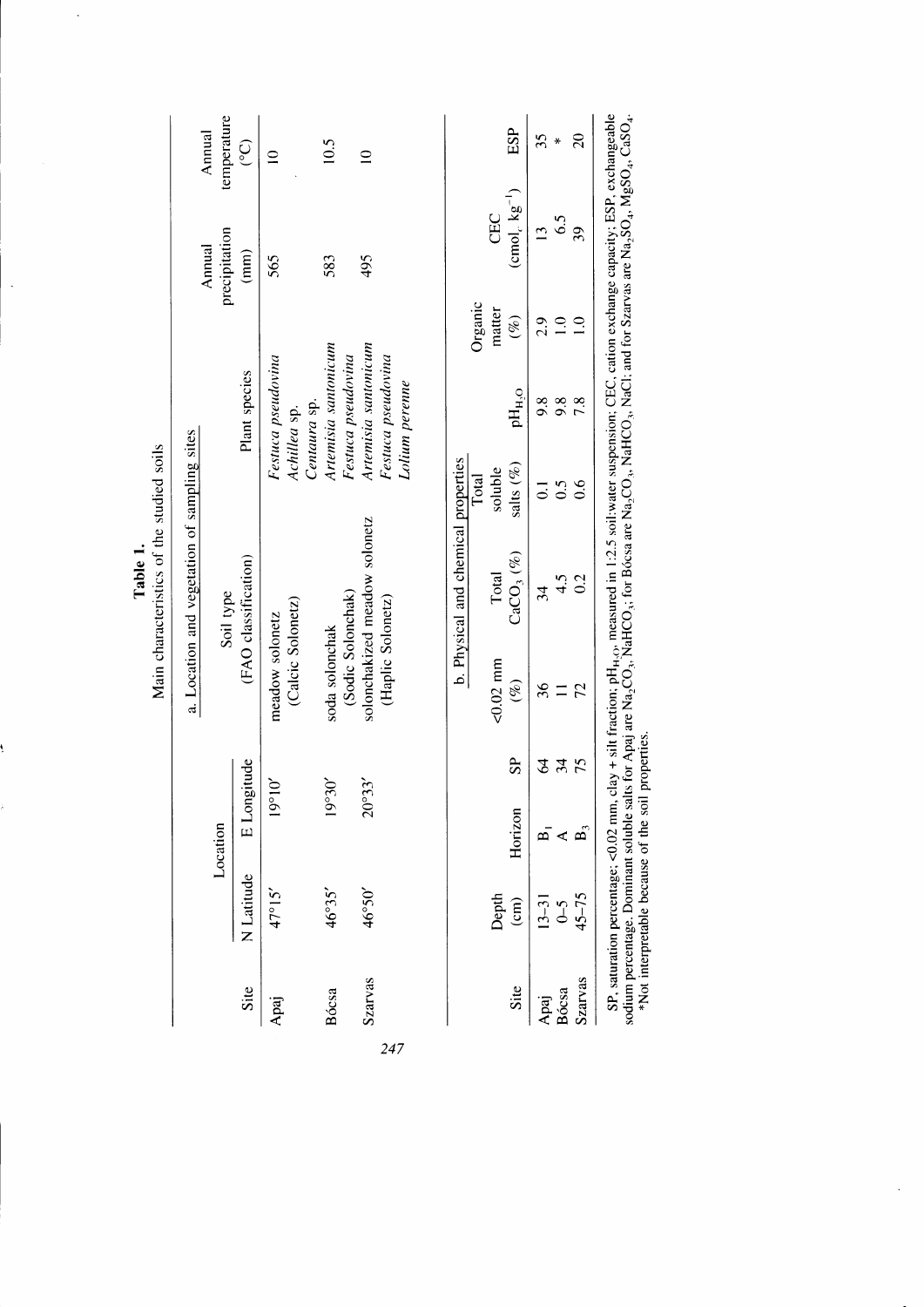248 J. Csillag et al.



Figure 1. Centrifuge tube for the separation of the soil solution.

$$
h = (-\omega^2 / 6g)(2r_2 + r_1)(r_2 - r_1)
$$

where  $\omega = 2\pi n/60$ , the angular velocity (min<sup>-1</sup>), *n* is the centrifugation speed (rpm), *g* is the acceleration due to gravity (m s<sup>-2</sup>), and for  $r_1$  and  $r_2$  (m) see Figure 2. The centrifugation speed in the Beckman J2-21 centrifuge when the potential  $(h)$  is set to  $-1,500$  kPa is 5,000-5,400 rpm (depending on the quantity of the soil, i.e., on the value of  $r_1$ ).

Besides the separation of the soil solution, saturation extracts and aqueous soil extracts (with soil: water ratios of 1:1, 1:2, 1:5, 1:10) were also prepared from the three soils with standard procedures (Rhoades, 1982). The saturation paste and the l:1, l:2 soil suspensions were centrifugated with a speed corresponding to -500 kPa, while the suspensions of 1:2, 1:5, and 1:10 were filtered by paper. pH and  $Ca^{2+}$ ,  $Mg^{2+}$ , Na<sup>+</sup>, K<sup>+</sup>, CO<sub>3</sub><sup>2-</sup>,  $HCO<sub>3</sub>$ ,  $SO<sub>4</sub><sup>2</sup>$ , and Cl<sup>-</sup> concentrations in the solutions were measured with standard analytical methods (Rhoades, 1982).

### Calculation

For the prediction of the electrostatic interactions of the ions in the soil solution in the field water content range and also at higher water contents, the measured ion concentrations and pH of the solutions were used as the input data of a computational model developed earlier, based on the Bjerrum ion association theory and the Debye-Hückel theory (Csillag & Darab, 1985). Taking into account the ion pair formation of  $HCO_3^-$ ,  $CO_3^2^-$ , and  $SO_4^2^$ with the monovalent and divalent cations and calculating the ion activity coefficients from the ionic strength values of the solutions, the activities of "free" hydrated ions were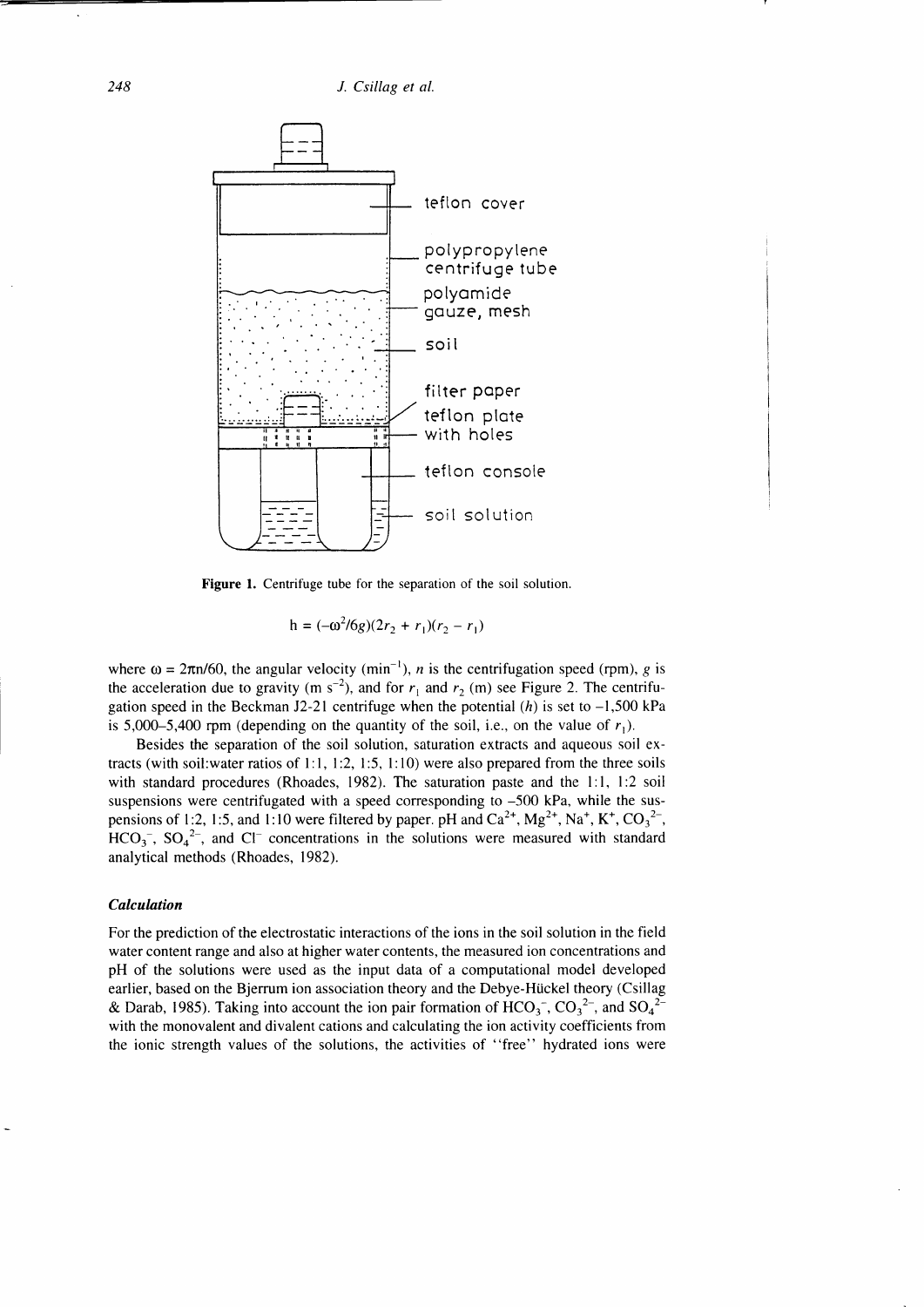## Table 2.

| Study of the adsorption of different components from           |
|----------------------------------------------------------------|
| single salt test solutions in pretreated centrifuge tubes (ion |
| concentrations of salt solutions before and after 3-Hour       |
| incubation of the teflon)                                      |

|                  | 3-Hour incubation      |       |
|------------------|------------------------|-------|
|                  | Before                 | After |
|                  | Cations (me $L^{-1}$ ) |       |
| $Ca^{2+}$        | 4,4                    | 4.4   |
|                  | 4.4                    | 4.4   |
|                  | 9.5                    | 9.2   |
| $Mg^{2+}$        | 0.7                    | 0.7   |
|                  | 0.7                    | 0.7   |
|                  | 3.4                    | 3.4   |
| $\mathrm{Na}^+$  | 4.9                    | 4.3   |
|                  | 19.4                   | 17.3  |
|                  | 19.4                   | 18.2  |
|                  | 97.3                   | 89.5  |
| $\rm K^+$        | 0.3                    | 0.8   |
|                  | 4.0                    | 2.8   |
|                  | 4.0                    | 2.8   |
|                  | Anions (me $L^{-1}$ )  |       |
| HCO <sub>3</sub> | 3.3                    | 2.9   |
|                  | 3.3                    | 2.9   |
|                  | 3.7                    | 4.8   |
| Alk.             | 3.7                    | 3.3   |
|                  | 3.7                    | 3.3   |
|                  | 6.6                    | 6.2   |
|                  | 6.6                    | 6.0   |
| $SO_4^{2-}$      | 7.7                    | 9.1   |
|                  | 20.7                   | 20.2  |
|                  | 20.7                   | 22.6  |
|                  | 104.0                  | 104.0 |
| $Cl^-$           | 4.0                    | 3.9   |
|                  | 4.0                    | 4.0   |
|                  | 12.0                   | 12.4  |
|                  |                        |       |

Values shown are concentrations (me  $L^{-1}$ ) of the model solutions. Alk. (alkalinity) =  $CO_3^{2-}$  + HCO<sub>3</sub>.

computed. It was shown previously on the example of a solonetz and a chernozem soil that the computed Na<sup>+</sup>, Cl<sup>-</sup>, Ca<sup>2+</sup>, and Ca<sup>2+</sup> + Mg<sup>2+</sup> activities agreed well with those measured in the soil solutions by ion selective electrodes (Csillag & Rédly, 1989).

# Results and Discussion

# Separation of Soil Solution

The soil solution fractions separated with  $-1,500$  kPa are considered to represent the liquid phase available for the plant at natural soil water contents because they are retained in the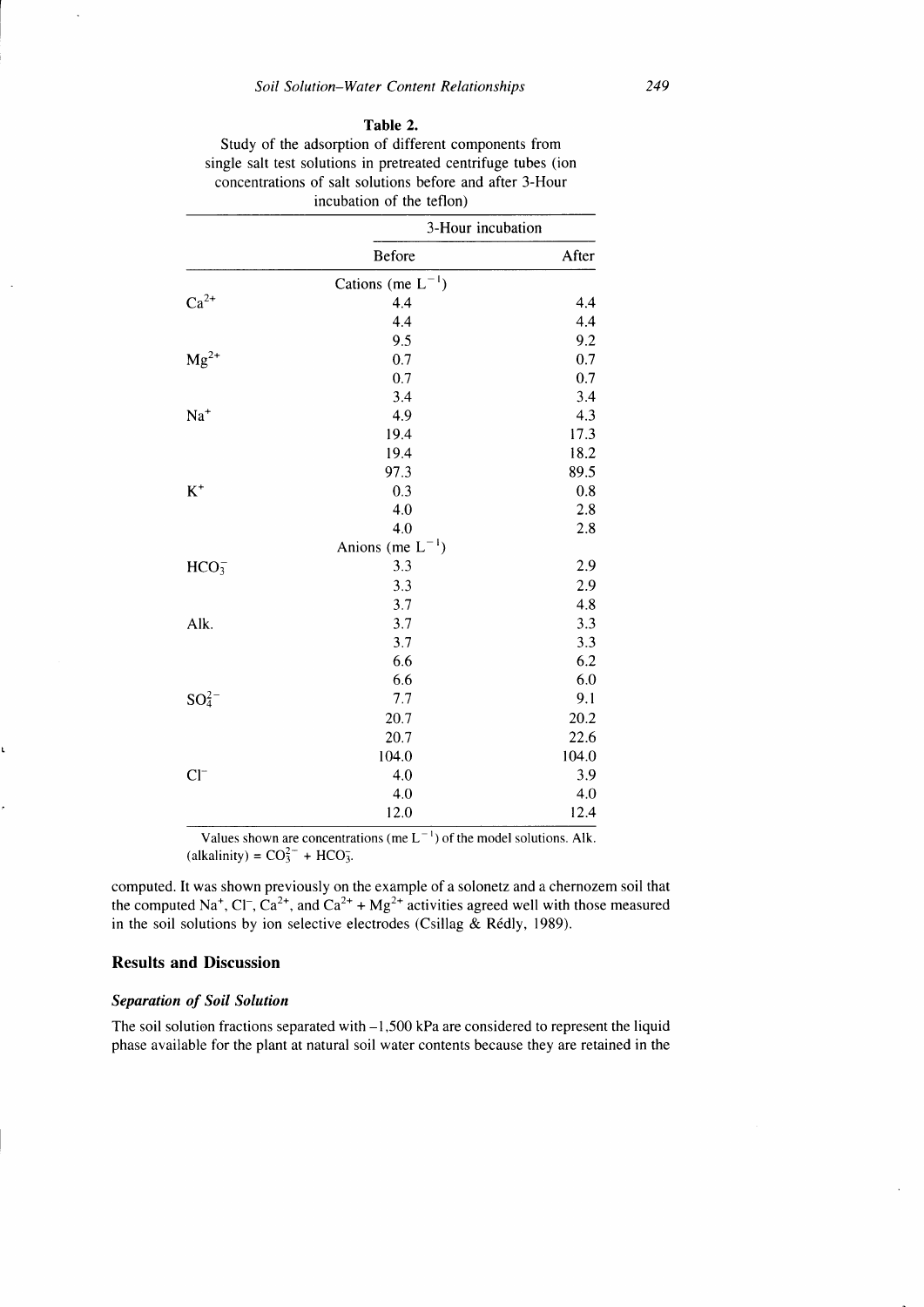250 J. Csillag et al.



Figure 2. Parameters for the calculation of the centrifugal speed (modified scheme of the instruction manual of Beckman, 1980):  $l_1$  is height of the perforated teflon console and the soil sample (Figure 1),  $l_2$  is height of the perforated teflon console (0.045 m),  $r_1$  is the shortest sample distance from the rotation axis, and  $r_2$  is the longest sample distance from the rotation axis (0.142 m).

soil with suctions not reaching the suction coresponding to the wilting point. From water-saturated soil, for example, solutions at soil water potentials between -1,500 and -0.I kPa are centrifugated, while from the sample having field capacity, solutions at -1,500 to -20 kPa can be obtained. By analyzing these solution fractions, the quantity and chemical composition of the soil solution utilizable (in the sense of energy conditions) for the plant is "modeled."

Other methods applied widely for the separation of the soil solution do not represent soil moisture available to plants. In the case of suction methods, for example, the maximum suction that can be exerted is -100 kPa, whereas plants can exert much higher values. Displacement methods also do not give information about the quantity and energy status of the solution remaining in the soil after the extraction. It is also probable that the extreme high pressures applied to the moist soil samples in a hydraulic pressure apparatus during the extraction of the soil solution, disturb the prevailing equilibrium between the soil phases.

#### Soil Solution Concentration-Water Content Relationships

As the separation of the soil solution fractions is difficult and time consuming, and usually requires a large amount of soil, the possibility of predicting their concentration and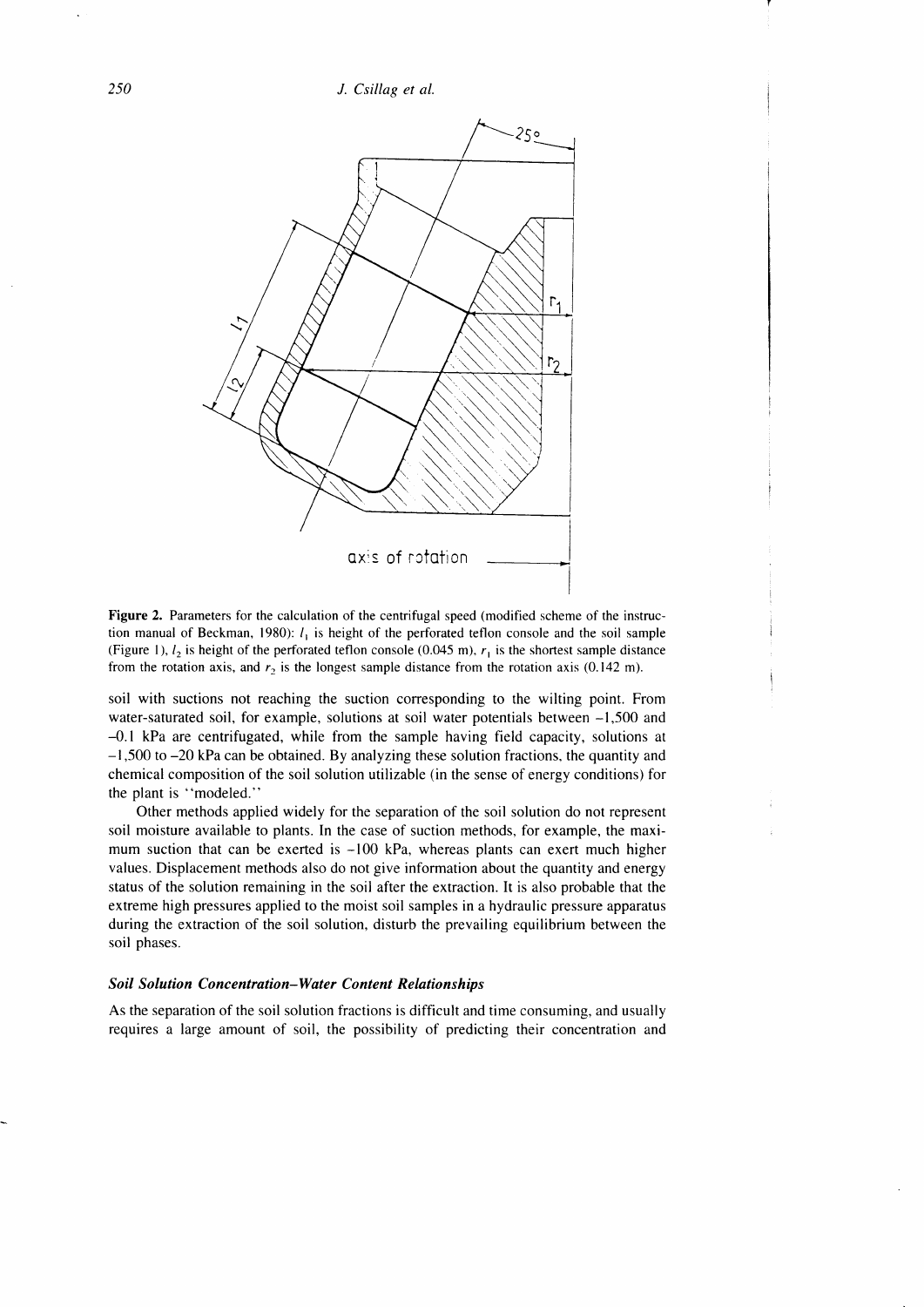composition from aqueous soil extracts would be desirable. Therefore, in the case of the three salt-affected soils having different chemical and physical properties (Table 1), the effect of the change of soil water content on the chemical composition of the liquid phase was studied. The measured concentrations  $(c)$  of the dominant ions in the solutions and the electrical conductivity values (EC) were plotted against soil water content  $(\theta)$ , i.e., against the corresponding water potential values. With decreasing  $\theta$  (i.e., with increasing suction), the solutions extracted are more and more strongly retained, and their concentration increases. This tendency is shown in Figure 3 on the example of EC of the solutions. In the case of all three soils, the increase of EC is more pronounced in more strongly retained solution fractions, in the narrow range of field water contents (from  $-250$  to  $-0.1$  kPa water potential). Above saturation (-0.1 kPa) the EC is smaller, partly because of the higher water content of the saturation paste and soil suspensions, partly because of the dissimilar separation technique applied. [Centrifugation with a speed corresponding to -500 kPa or paper filtering provide less concentrated solutions than centrifugation with  $-1,500$  kPa (compare Table 4 of Csillag & Rédly, 1989)]. Total soluble salt content (measured in the saturation paste) is somewhat lower in B6csa soil than in Szarvas soil (Table 1), but at lower water contents (below saturation) the soil solution becomes more concentrated in the former soil. At higher dilutions, in the aqueous extracts, the EC values are highest in the Szarvas soil (Figure 3).

In the wide water content range (from  $-250$  kPa water potential to 1:10 soil:water ratio) the relationships between c or EC and  $\theta$  values were roughly approximated by hyperbolic equations (Table 3). This function was chosen, as in the case of pure, simple



Figure 3. The dependence of the electrical conductivity of soil solutions, saturation extracts (SE), and aqueous extracts of salt-affected soils on soil water content  $(\theta_{\alpha})$  expressed in weight percent) or on soil:water ratio (R). Symbols indicate that the soil solution is separated from the soil of  $-250$  kPa (solid symbols) and -0.I kPa (crossed symbols) initial water potential. (ln the swelling soils, saturation percentage is higher than the water content at  $-0.1$  kPa).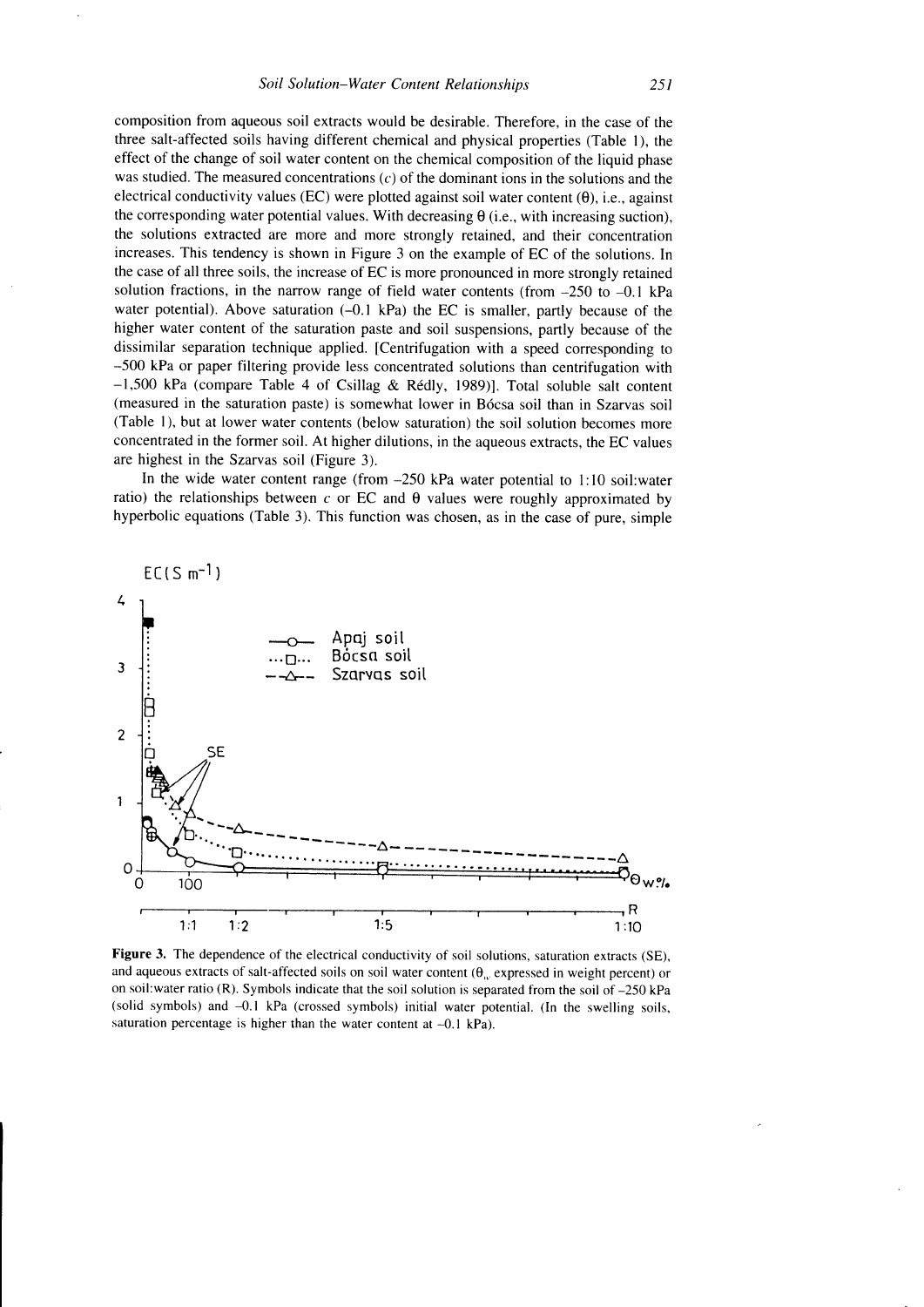|                |             | $EC(S \text{ m}^{-1})$ |       | $\mathrm{Ca}^2$    |                          | $Mg^{2+}$                |                     | ้<br>2               |       | Аlk.                 |                  | $SO_4^{2-}$          |       | ង                    |
|----------------|-------------|------------------------|-------|--------------------|--------------------------|--------------------------|---------------------|----------------------|-------|----------------------|------------------|----------------------|-------|----------------------|
| meter<br>Para- |             |                        |       |                    |                          | $\mathbf{\sim}$          |                     | 2                    |       | N                    |                  | 2                    |       | N                    |
| Apaj soil      |             |                        |       |                    |                          |                          |                     |                      |       |                      |                  |                      |       |                      |
|                |             | 0.07                   |       |                    |                          |                          | 9.8                 | 14.9                 | 7.5   |                      |                  | 12.9                 | 2.9   | 2.6                  |
|                |             | 7.7                    |       |                    |                          |                          | $\frac{403}{2}$     | 28                   |       |                      |                  |                      | 98.2  | 123                  |
|                |             | $-23.8$                |       |                    |                          |                          |                     | $-2.4 \times 10^{4}$ |       |                      |                  |                      |       | $-189$               |
|                |             | 0.974                  |       |                    |                          |                          | 0.888               | 0.954                | 0.642 | 0.737                | $\overline{0.9}$ | 0.923                | 0.965 | 0.972                |
| ócsa soil      |             |                        |       |                    |                          |                          |                     |                      |       |                      |                  |                      |       |                      |
|                |             |                        |       | ۱                  |                          | I                        | 27.9                | 13.0                 | 17.5  | 9.2                  | 13.9             | 12.0                 | 43    | $-1.9$               |
|                | 1.6         |                        |       |                    |                          | j                        | $2.2 \times 10^{3}$ | $3.4 \times 10^{3}$  | 656   | $1.3 \times 10^{3}$  | 246              | 393                  | 819   | $1.3 \times 10^{3}$  |
|                |             | $30.5$<br>$-91.9$      |       |                    |                          | $\overline{\phantom{a}}$ |                     | $-8.5 \times 10^{3}$ |       | $-4.7 \times 10^{3}$ |                  | $-1.0 \times 10^{3}$ |       | $-3.5 \times 10^{3}$ |
|                | 0.817       | 0.848                  |       |                    | $\overline{\phantom{a}}$ | l                        | 0.853               | 0.870                | 0.469 | 0.503                | 0.583            | 0.598                | 0.760 | 0.781                |
|                | zarvas soil |                        |       |                    |                          |                          |                     |                      |       |                      |                  |                      |       |                      |
|                |             | $\ddot{0}$ .5          | 16.2  | 13.0               | 20.2                     | 12.4                     | 53.5                | 30.5                 |       |                      | 72.8             | 62.4                 | 7.3   | 2.0                  |
|                |             | 18.3                   | 145   | 374                | 384                      | $\frac{4}{4}$            | 719                 | $2.2 \times 10^{3}$  | 4.6   | 19.3                 | $2 \times 10^3$  | $1.8 \times 10^{3}$  | 257   | 552                  |
|                |             | $-77.3$                |       | $.8 \times 10^{3}$ |                          | $-4.4 \times 10^{3}$     |                     | $-1.2 \times 10^{4}$ |       | $\frac{5}{1}$        |                  | $-5.0 \times 10^{3}$ |       | $-2.1 \times 10^{3}$ |
|                | 0.750       | 0.914                  | 0.780 | 0.962              | 0.806                    | 0.967                    | 0.667               | 0.957                | 0.338 | 0.659                | 0.876            | 0.911                | 0.780 | 0.897                |

z

 $\overline{\phantom{0}}$ 

 $\ddot{\phantom{a}}$ 

 $c_T = a + b [1/(0_{av} - 0_{av}^{'})]$ ; and 2,  $c_T = a + b [1/(0_{av} - 0_{av}^{'})] + d [1/(0_{av} - 0_{av}^{'})]^2$ , where  $c_T$  is ion concentration (me L<sup>1</sup>),  $\theta_w$  is soil water content (wt %), and  $\theta_w$  is soil water content at -1,500 kPa potential.  $r^2$ 

 $\overline{a}$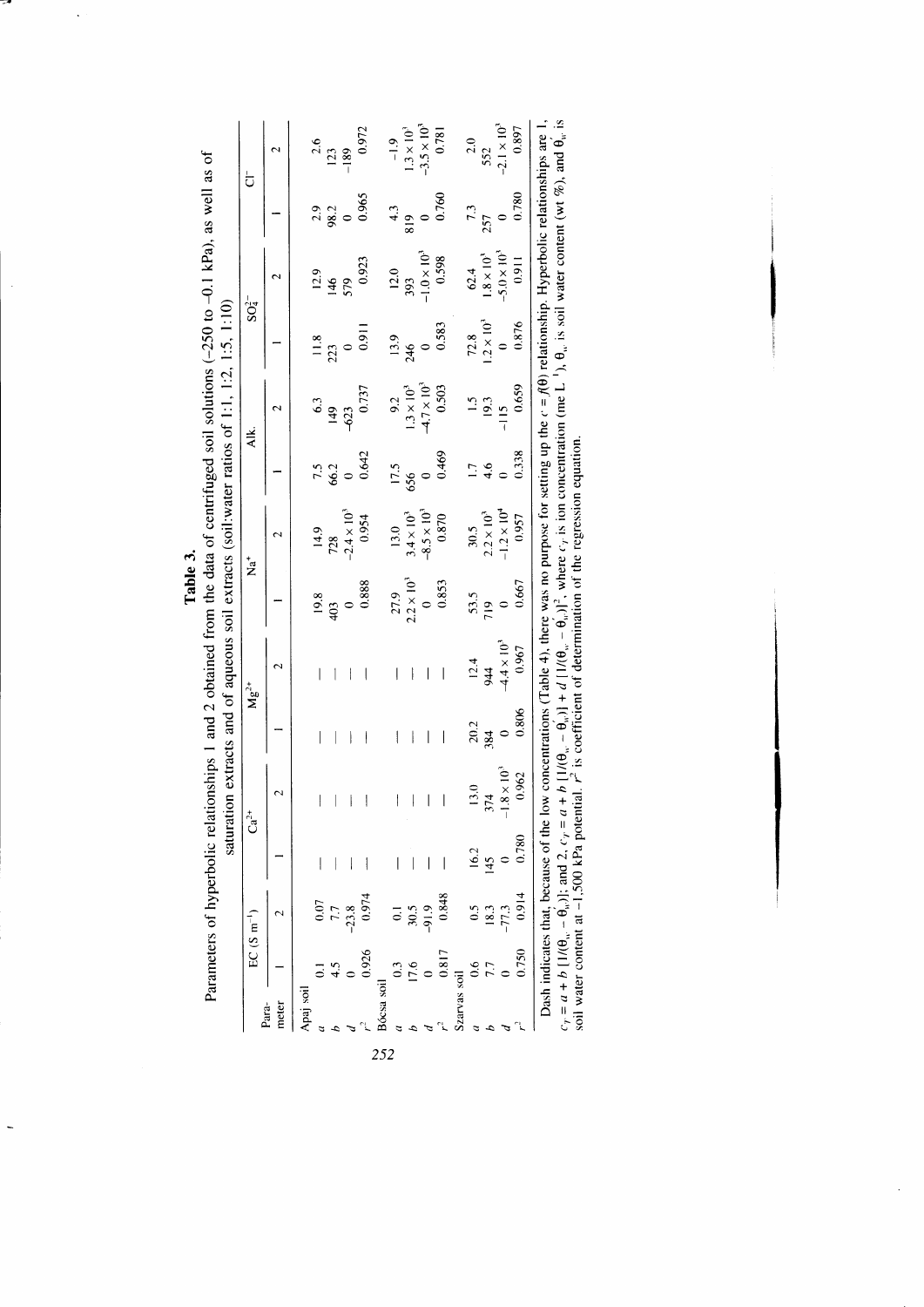solutions of very soluble salts (such as NaCl) the change of the solution concentration with dilution is described by the reciprocal "dilution law," i.e., by a hyperbolic relationship. In the case of the wet soil, the slope (b) of the linearized  $c = a + b [1/(\theta_{w} - \theta_{w'})]$  equations characterizes the change of ion concentrations in the solution with changing soil water content, while the intercept  $(a)$  would give the concentrations at infinitive dilution. The asymptote of the vertical part of the hyperbola,  $\theta_{w}$ , is soil water content at -1,500 kPa potential, i.e., the wilting point. More strongly retained solution is conventionally not available for the plant and cannot be separated by centrifugation with  $-1,500$  kPa.

The parameters  $a$  and  $b$  of the hyperbola reflect on salt content and salt composition of the soils, as well as on the change of the solubilities of salts and the ion exchange equilibria with soil water content. The slope is decreased by soil chemical reactions taking place with increasing water content (i.e., desorption of exchangeable sodium and dissolution of poorly soluble salts). The small  $b$  values, for example, in the case of Apaj soil, show its lower salt content (Table 1). The steep slopes of EC,  $Na<sup>+</sup>$ , alkalinity, and Cl<sup>-</sup> curves of B6csa soil are the consequences of the fact that at lower soil water contents very soluble Na salts are accumulated in the liquid phase. On the other hand, with increasing dilution the desorption of exchangeable sodium is insignificant; it does not decrease the  $b$  value because, in this sandy soil, its amount is relatively low. In the case of Szarvas soil, Na, Mg, and Ca sulfates are present in significant amounts. The presence of the less soluble salts (such as gypsum), which continuously dissolve with increasing soil water content, relatively decreases the slope of the curves. The desorption of exchangeable cations with the dilution is also considerable in this soil.

The above-mentioned chemical processes are also responsible for the fact that parameter  $a$  differs from the theoretically expected zero value. The probable process that increases the value of  $a$  is, in the case of Apaj soil, the desorption of exchangeable sodium, while for Szarvas soil the process is, in addition to desorption, the dissolution of poorly soluble salts at high water:soil ratios.

It is presumable that the hyperbolic relationships can serve as rough estimations for the prediction of the concentration and composition of the soil solution from the data of routine analyses of aqueous soil extracts. For this purpose the application of a quadratic member in the regression seems to be more advantageous because it considerably improved the goodness of the data fit (Table 3).

#### **Electrostatic Interactions**

As the equilibria between the phases of salt-affected soils may be influenced by the electrostatic interactions of the ions present in the liquid phase, the concentration of ion pairs and the activity of "free" hydrated ions were computed (Csillag & Darab, 1985). "Free" ion activity values are smaller than concentrations, as they characterize the nonideal behavior of the "real" solutions and give the amount of "active" ions that are really effective in soil physicochemical processes.

lt was previously demonstrated, with the example of the profile of a meadow solonetz soil having high  $Na_2SO_4$ ,  $CaSO_4$ ,  $MgSO_4$  content, that the difference between measured ion concentration  $(c<sub>T</sub>)$  and "free" ion activity  $(a<sub>F</sub>)$  depends on the charge and concentration of ions present in the solution (Figure 4). The  $c_T - a_F$  difference is higher in the case of divalent than monovalent ions because the former have better ability to form ion pairs and their activity coefficients are also lower. The difference increases with increasing solution concentration because of the strengthening of the electrostatic interactions.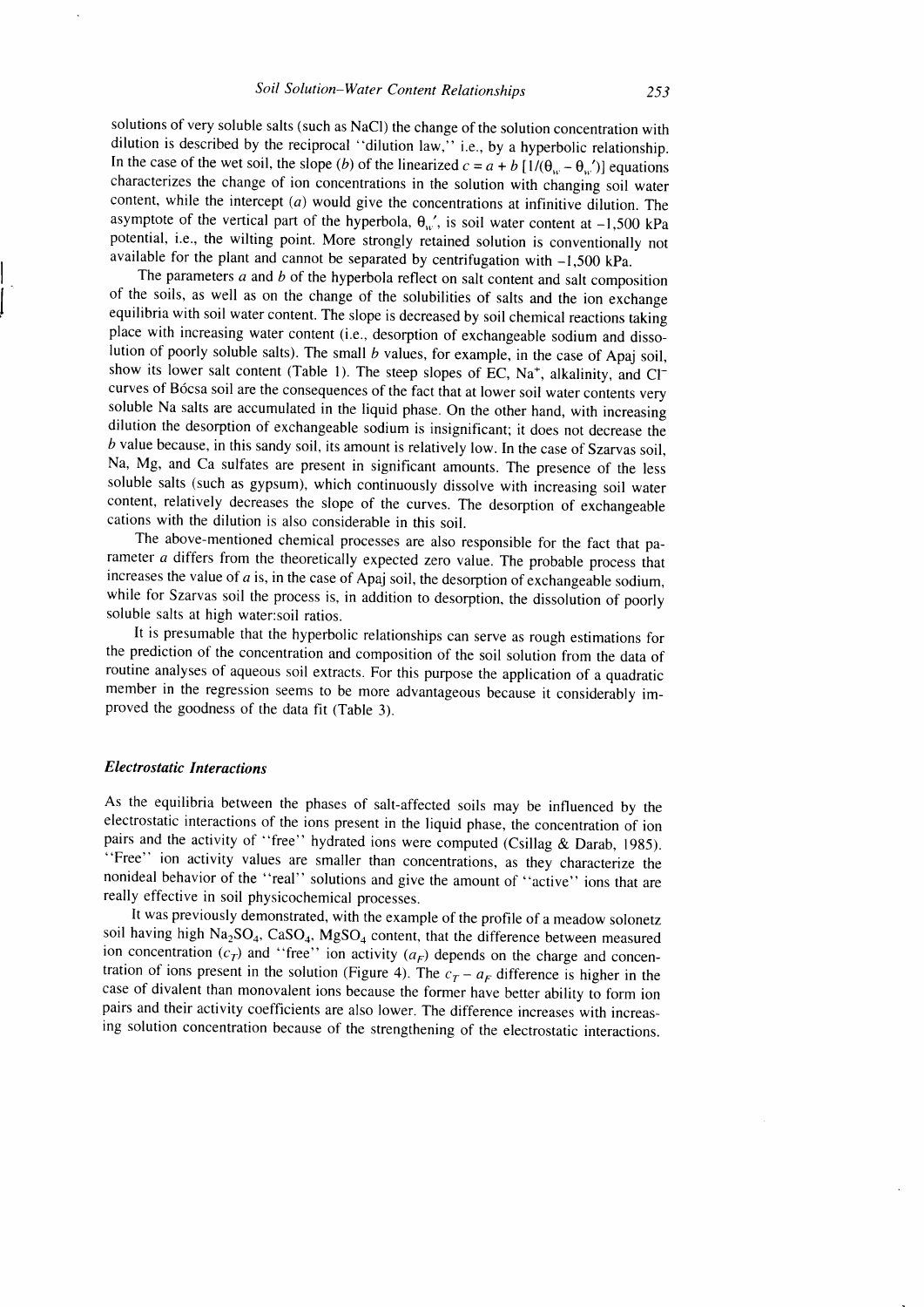

 $\ddot{\phantom{a}}$ 

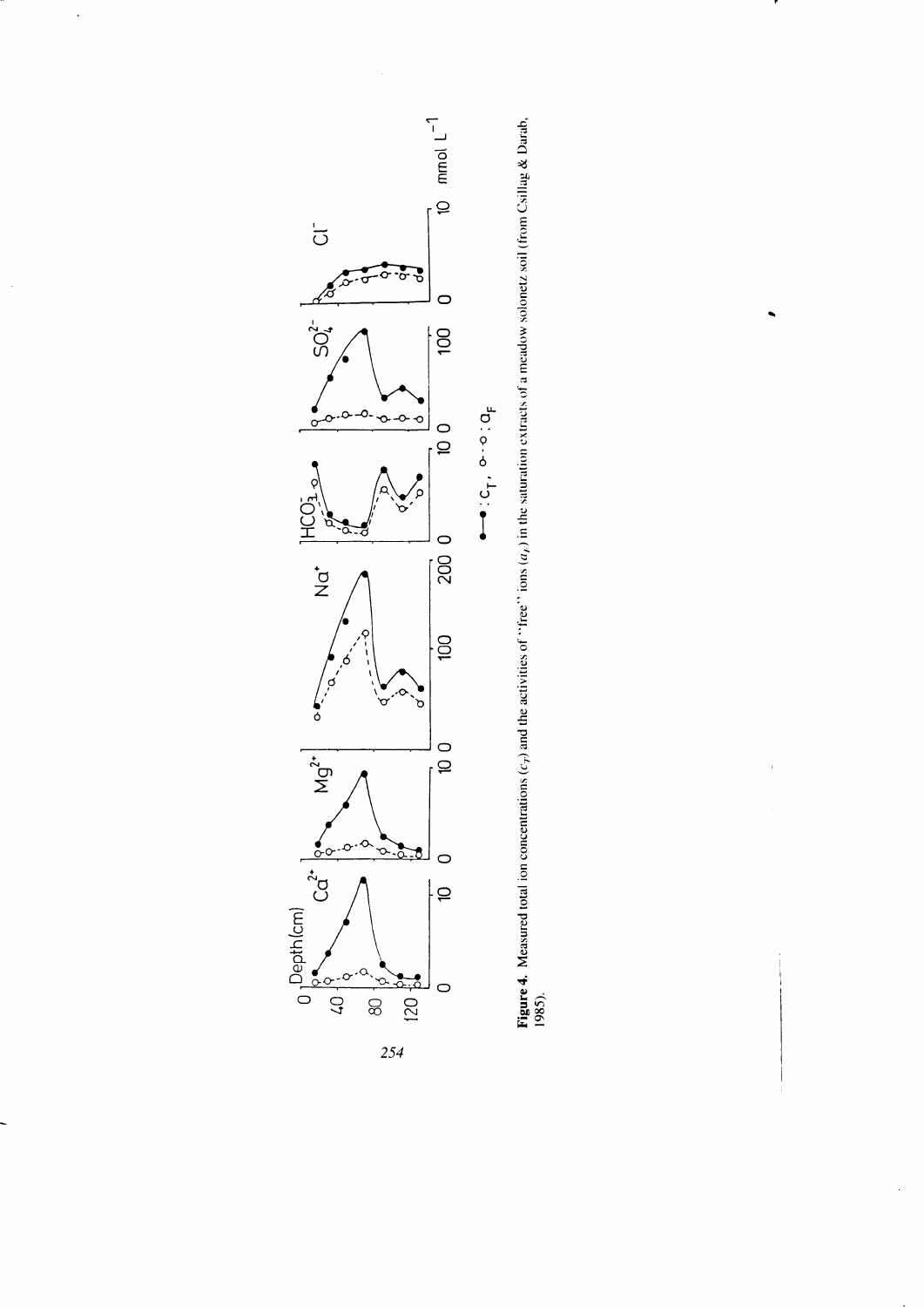|   | į                                                                                 |
|---|-----------------------------------------------------------------------------------|
|   | $\ddot{\cdot}$                                                                    |
|   |                                                                                   |
|   |                                                                                   |
|   | i                                                                                 |
|   |                                                                                   |
| i | $\frac{1}{3}$<br>----                                                             |
|   |                                                                                   |
|   | ֚֚֚֚֚֚֚֚֚֚֞֝֝֬֝֝֝֝֬֝֓֕֝֬֝֓֝֬֝֝֬֝֝֬                                                |
|   | ・ミミ                                                                               |
|   | ֧֦֦֦֦֧֦֦֧֦֧֦֧֦֧֦֧֦֧֦֧֦֧֧֦֧֦֧֦֧֦֧֧֦֧֦֧֦֧֧֦֧֦֧֦֧֧֦֧֧֦֧֧֧֧֦֧֝֝֝֝֝֝֝֝֝֝֝֝֟֓֝֟֓֝֟֓֝֟֓֝ |
|   |                                                                                   |
|   |                                                                                   |
|   | <b>CONTRACTORS CONTRACTORS</b>                                                    |
|   | Inn nom<br>֧֦֧֞ <sup>֓</sup> ֧֦֧֦֓                                                |

 $\ddot{\phantom{a}}$ 

ļ

| $\left.\frac{1}{2}c_0\right $ $\frac{1}{2}$ $\frac{1}{4}$ $\frac{1}{2}$ $\frac{1}{2}$ $\frac{1}{2}$ $\frac{1}{2}$ $\frac{1}{2}$ $\frac{1}{2}$ $\frac{1}{2}$ $\frac{1}{2}$ $\frac{1}{2}$ $\frac{1}{2}$ $\frac{1}{2}$ $\frac{1}{2}$ $\frac{1}{2}$ $\frac{1}{2}$ $\frac{1}{2}$ $\frac{1}{2}$ $\frac{1}{2}$ $\frac{1}{2}$ $\frac$<br>$\begin{array}{c cc}\n\hline\n67 & 4F \\ \hline\n62.6 & 48.3 \\ 55.6 & 43.3 \\ 29.1 & 24.0 \\ 18.7 & 15.4 \\ 18.8 & 212 \\ 190 & 93.6 \\ 18.8 & 15.6 \\ 18.8 & 15.6 \\ 18.3 & 49.0 \\ 130 & 88.3 \\ 18.5 & 49.0 \\ \hline\n\end{array}$<br>$1 - 2 + 36$<br>$0 - 0 - 0 - 0$<br>$16.1$<br>$15.7$<br>$11.3$<br>74<br>water ratio<br>13.7 (FC)*<br>34.3 (SP)**<br>1.5<br>28.7 (FC)*<br>36.2 (MC)*<br>75.0 (SP)**<br>$22.2 \, (MC)*$<br>64.0 $(SP)**$<br>$18.5$ (FC)*<br>$\ddot{5}$<br>$\ddot{\Omega}$<br>szarvas<br>Soil<br>Bócsa<br>255 | $\theta_{w}$ or<br>soil: |  |  | $\overline{z}^*$ |  |  |  |  |
|-----------------------------------------------------------------------------------------------------------------------------------------------------------------------------------------------------------------------------------------------------------------------------------------------------------------------------------------------------------------------------------------------------------------------------------------------------------------------------------------------------------------------------------------------------------------------------------------------------------------------------------------------------------------------------------------------------------------------------------------------------------------------------------------------------------------------------------------------------------------------|--------------------------|--|--|------------------|--|--|--|--|
|                                                                                                                                                                                                                                                                                                                                                                                                                                                                                                                                                                                                                                                                                                                                                                                                                                                                       |                          |  |  |                  |  |  |  |  |
|                                                                                                                                                                                                                                                                                                                                                                                                                                                                                                                                                                                                                                                                                                                                                                                                                                                                       |                          |  |  |                  |  |  |  |  |
|                                                                                                                                                                                                                                                                                                                                                                                                                                                                                                                                                                                                                                                                                                                                                                                                                                                                       |                          |  |  |                  |  |  |  |  |
|                                                                                                                                                                                                                                                                                                                                                                                                                                                                                                                                                                                                                                                                                                                                                                                                                                                                       |                          |  |  |                  |  |  |  |  |
|                                                                                                                                                                                                                                                                                                                                                                                                                                                                                                                                                                                                                                                                                                                                                                                                                                                                       |                          |  |  |                  |  |  |  |  |
|                                                                                                                                                                                                                                                                                                                                                                                                                                                                                                                                                                                                                                                                                                                                                                                                                                                                       |                          |  |  |                  |  |  |  |  |
|                                                                                                                                                                                                                                                                                                                                                                                                                                                                                                                                                                                                                                                                                                                                                                                                                                                                       |                          |  |  |                  |  |  |  |  |
|                                                                                                                                                                                                                                                                                                                                                                                                                                                                                                                                                                                                                                                                                                                                                                                                                                                                       |                          |  |  |                  |  |  |  |  |
|                                                                                                                                                                                                                                                                                                                                                                                                                                                                                                                                                                                                                                                                                                                                                                                                                                                                       |                          |  |  |                  |  |  |  |  |
|                                                                                                                                                                                                                                                                                                                                                                                                                                                                                                                                                                                                                                                                                                                                                                                                                                                                       |                          |  |  |                  |  |  |  |  |
|                                                                                                                                                                                                                                                                                                                                                                                                                                                                                                                                                                                                                                                                                                                                                                                                                                                                       |                          |  |  |                  |  |  |  |  |
|                                                                                                                                                                                                                                                                                                                                                                                                                                                                                                                                                                                                                                                                                                                                                                                                                                                                       |                          |  |  |                  |  |  |  |  |

 $c_r$ , measured "total" ion concentration (mmol L<sup>-1</sup>);  $a_r$ , calculated "free" ion activity (mmol L<sup>-1</sup>);  $\theta_u$ , soil water content (expressed in weight percentage);<br>FC and MC, field capacity and maximum water capacity, r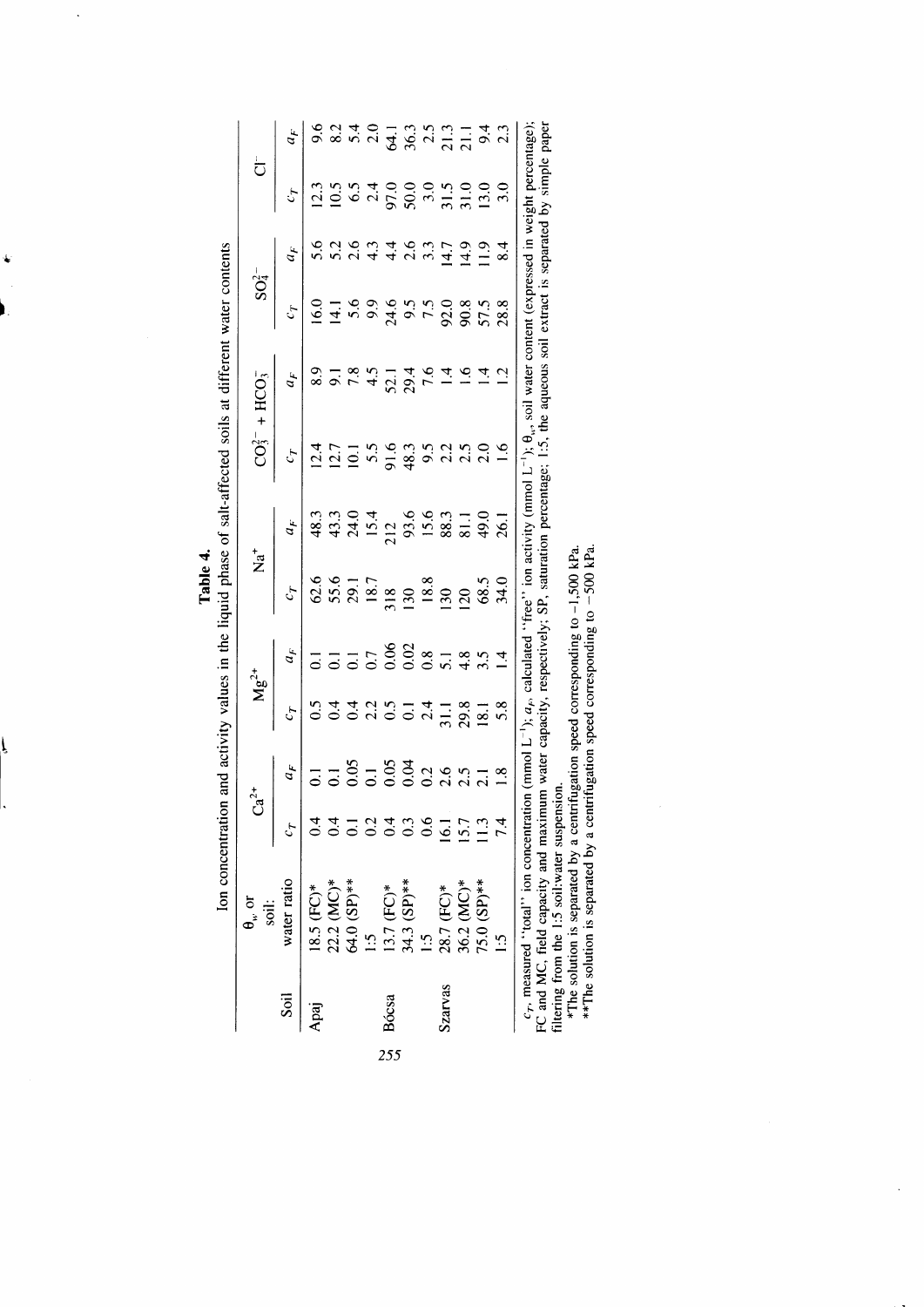Therefore, the highest  $c_T - a_F$  difference was found in the saturation extracts of the B horizon.

The effect of the change of soil water content on the electrostatic interactions of ions. on the difference between  $c<sub>T</sub>$  and  $a<sub>F</sub>$  values is shown in Table 4 at some characteristic soil water contents (field capacity, maximum water capacity, saturation percentage, and 1:5 soil:water ratio). In the case of all three soils. concentrations and activities, as well as the  $c_T - a_F$  difference, generally increase with decreasing soil water content. In the case of Na<sup>+</sup> and Cl<sup>-</sup> it can be seen that  $c_T - a_F$  increases with the salt content of the soil (Apaj < Szarvas < Bócsa).

In the case of  $Ca^{2+}$  and  $Mg^{2+}$  in Szarvas soil, the activity values are much lower than the concentrations because higher charges cause stronger electrostatic interactions. The  $c<sub>r</sub>$  $-a_F$  difference is especially large at  $SO_4^2$  because of its charge and high concentration; since it has a high ability for association with  $Ca^{2+}$ ,  $Mg^{2+}$ , and Na<sup>+</sup> and a low activity coefficient, only about 1/6 of it remains "active" in the field water content range.

Similarly for the  $c = f(\theta)$  functions, the relationships between the calculated activity of "free" ions and soil water content were approximated by hyperbolic equations in the wide range of water content studied. The  $a$  and  $b$  parameters of the linearized equations are given in Table 5. Their interpretation is similar to the case of the  $c = f(\theta)$  functions, but their absolute values are lower, especially at divalent ions. In many cases the slope characterizing the change of activities with changing soil water content is less than half of the corresponding b value of the  $c = f(\theta)$  equation. In Szarvas soil, for example, the b value of the Na<sup>+</sup> activity curve is only slightly lower while that of the  $SO_4^2$ <sup>-</sup> activity curve is lower by more than an order of magnitude in comparison with the concentration curve (Table 3).

The  $a = f(\theta)$  relationships make possible the prediction of ion activities in the soil solution by calculating ion activities in aqueous soil extracts from measured concentration values.

# Dependence of SAR

SAR, the ratio of the concentrations of  $Na<sup>+</sup>$  and divalent cations in the solution, an important diagnostic parameter in the chemistry of salt-affected soils and irrigation waters, increases with decreasing soil water content (solid curves on Figure 5). As the amounts of dissolved salts are shifted in favor of more soluble Na salts in concentrated solutions, in the case of all three soils, the increase of SAR is higher in the field water content range (d in Figure 5). SAR is highest in the case of B6csa soil because of the dominance of Na salts and lowest in Szarvas soil, where the salts of divalent cations are present in considerable amounts.

Partly as a consequence of the different ability to form ion pairs and partly due to the differing activity coefficients, the real ratio of monovalent and divalent ions in the solution is higher than expected from cation concentrations. This ratio also increases much more with decreasing soil water content than expected from the different solubilities of their salts. Therefore, SAR is also influenced by the electrostatic interactions of the ions: higher values are obtained if it is calculated from "free" cation activities (dashed curves on Figure 5) than expected from the measured cation concentrations. Their difference also increases with decreasing water content. (In the case of the three soils, at field capacity for example, SAR calculated from activities was about 2 times higher than that calculated from concentrations.) It means that the true Na<sup>+</sup>/divalent cation ratio is higher in soil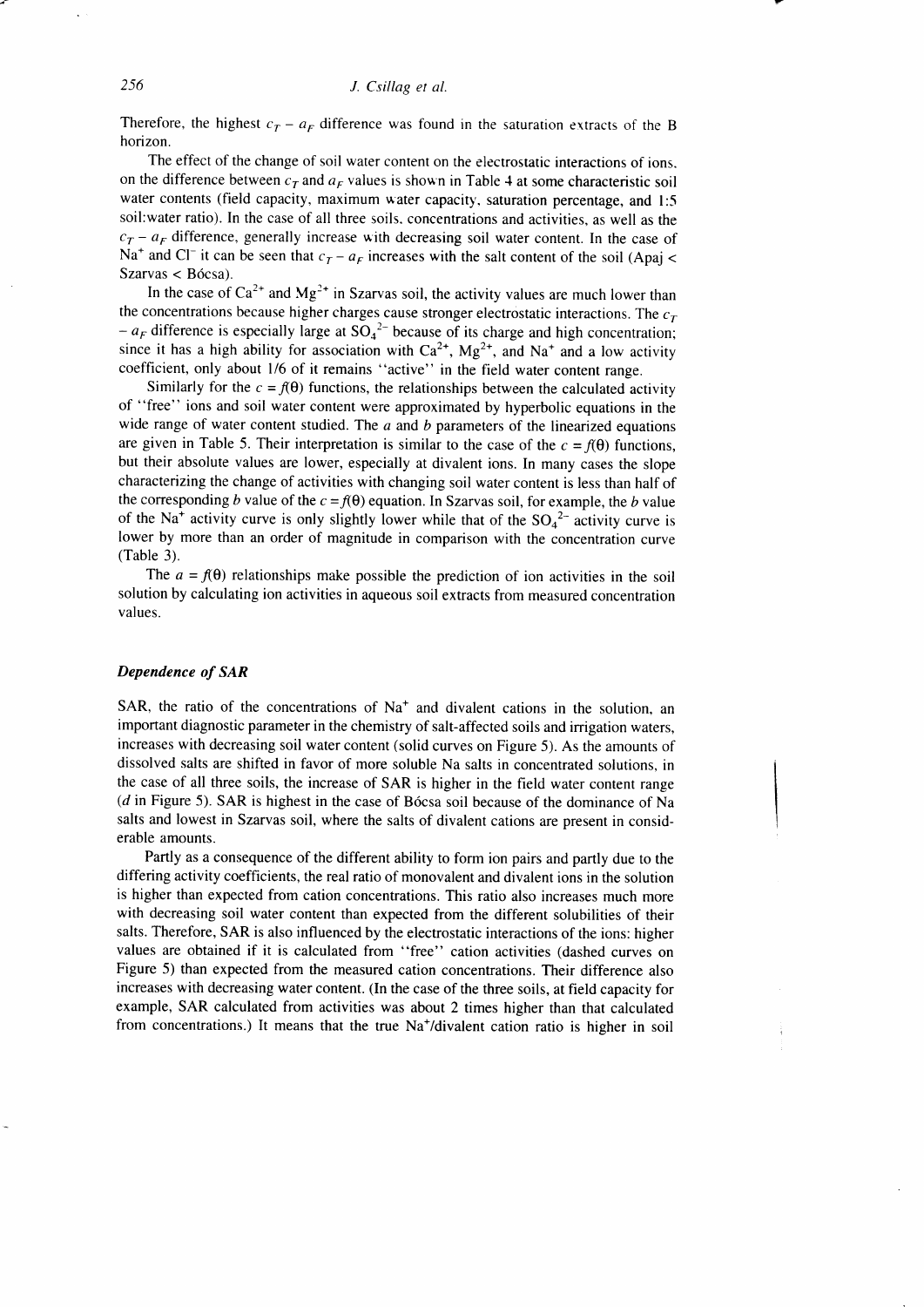| Para-        |       | $Ca^{2+}$                |                                       | $Mg^{2+}$                |                    | $\stackrel{+}{\mathbf{z}}$                                     |             | ≹.<br><                |                 | $SO4$ <sup>-</sup>   |                    | $\overline{\texttt{C}}$ |
|--------------|-------|--------------------------|---------------------------------------|--------------------------|--------------------|----------------------------------------------------------------|-------------|------------------------|-----------------|----------------------|--------------------|-------------------------|
| meters       |       | $\overline{\mathcal{C}}$ |                                       | 2                        |                    | 2                                                              |             | $\mathbf{\sim}$        |                 | 2                    |                    | $\mathrel{\sim}$        |
| Apaj soil    |       |                          |                                       |                          |                    |                                                                |             |                        |                 |                      |                    |                         |
|              |       |                          | $\mathbf{I}$                          | I                        | $\frac{16.6}{294}$ |                                                                |             |                        |                 |                      |                    |                         |
|              |       |                          | $\begin{array}{c} \hline \end{array}$ |                          |                    | $\begin{array}{c} 12.7 \\ 554 \\ -2.0 \times 10^3 \end{array}$ | 5.9<br>32.7 | $\frac{5.1}{1.5}$      | 57.4<br>57.4    | $6.2$<br>39.7        | $\frac{2.6}{73.0}$ | $\frac{2.2}{96.3}$      |
|              |       |                          | $\mathbf{I}$                          | $\vert$                  |                    |                                                                |             | $-414$                 |                 | 132.3                |                    | $-175$                  |
|              |       |                          | $\, \vert \,$                         | $\overline{\phantom{a}}$ | 0.876              | 0.954                                                          | 0.526       | 0.668                  | 0.850           | 0.859                | 0.959              | 0.969                   |
| Bócsa soi    |       |                          |                                       |                          |                    |                                                                |             |                        |                 |                      |                    |                         |
|              |       |                          | $\vert$                               | $\overline{\phantom{a}}$ | 24.0               | 13.3                                                           | 13.4        | 8.7                    | $\overline{61}$ | 6.0                  |                    |                         |
|              |       |                          | $\begin{array}{c} \hline \end{array}$ | $\overline{\phantom{a}}$ | $4 \times 10^{3}$  | $2.3 \times 10^{3}$<br>-6.1 $\times 10^{3}$                    | 247         | $623 -2.7 \times 10^3$ | 14.7            |                      |                    | $-0.5$<br>903           |
|              |       |                          | $\overline{\phantom{a}}$              | $\overline{\phantom{a}}$ | $\circ$            |                                                                |             |                        |                 | 23.2                 |                    | $-2.7 \times 10^{3}$    |
|              |       |                          | $\overline{\phantom{a}}$              | $\mid$                   | 0.877              | 0.909                                                          | 0.398       | 0.463                  | 0.252           | 0.258                | 0.790              | 0.821                   |
| Szarvas soil |       |                          |                                       |                          |                    |                                                                |             |                        |                 |                      |                    |                         |
|              | 3.5   | 3.2                      |                                       | $\overline{3}$ .         | 32.6               | 24.0                                                           |             | 1.12                   | 18.7            | 16.8                 |                    | $^{0.9}$                |
|              | 16.7  | 37.3                     | $\ddot{6}$                            | 147                      | 605                | $1.4 \times 10^{3}$                                            | 2.4         | 9.8                    |                 | 285                  |                    | 456                     |
|              |       | $-188$                   |                                       | $-764$                   |                    | $-7.4 \times 10^{3}$                                           |             | $-67.8$                |                 | $-1.6 \times 10^{3}$ |                    | $-2.4 \times 10^{3}$    |
|              | 0.809 | 0.905                    | 834                                   | 0.949                    | 0.856              | 0.975                                                          | 0.257       |                        | 0.773           | 0.909                | 0.857              | 0.986                   |

Table 5.

l,

 $\ddot{\bullet}$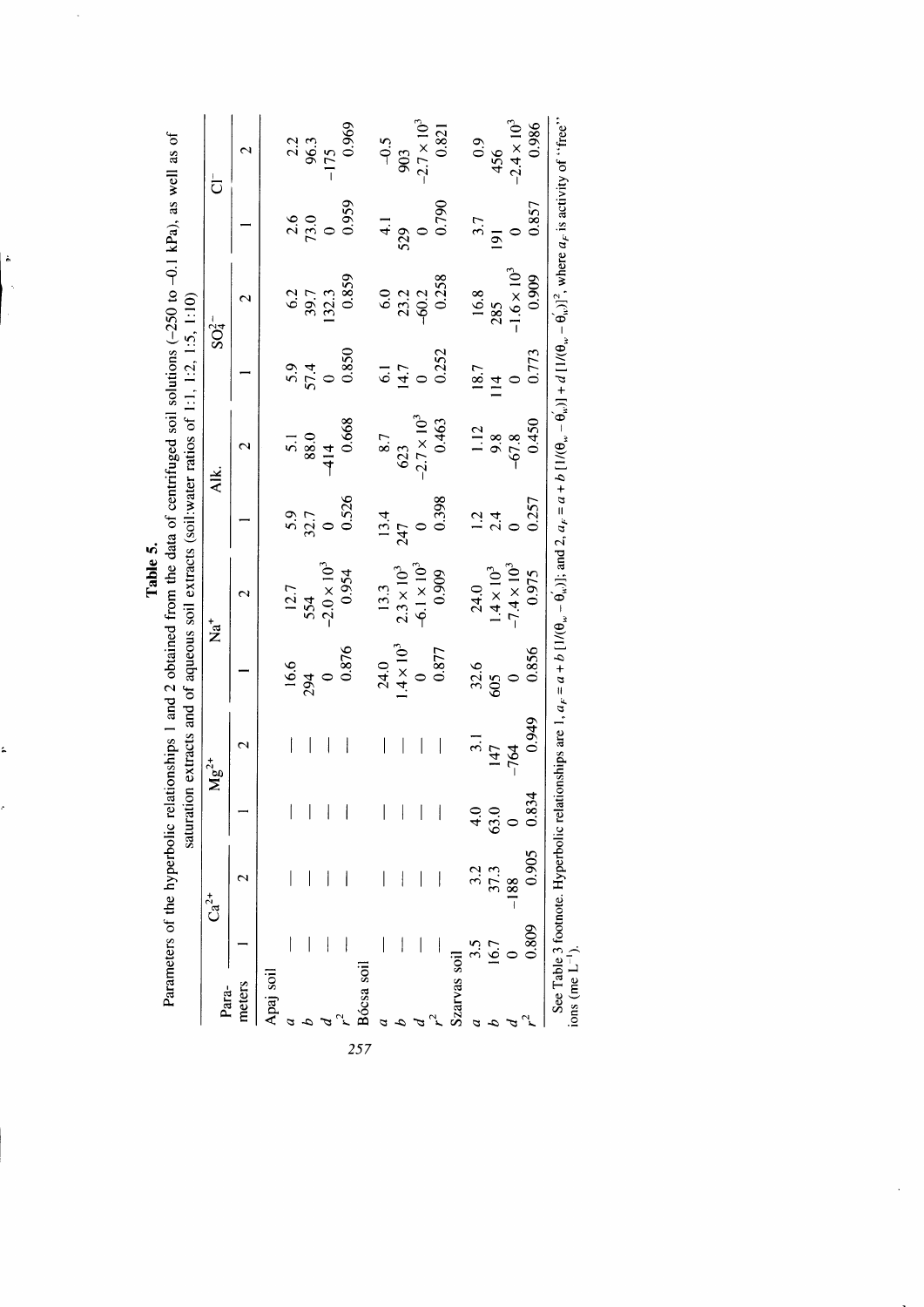

Figure 5. The dependence of sodium adsorption ratio (SAR), calculated from measured cation concentrations (curve 1) and from "free" cation activities (curve 2) on soil water content or<br>soil:water ratio. SAR = Na<sup>+</sup>/(Ca<sup>2+</sup> + Mg<sup>2+)0.5</sup>, (mmol L<sup>-1</sup>)<sup>0.5</sup>; for  $\theta_w$  and R, see Figure 3; SP, saturation percentage;  $d$ , water potentials between -250 and -0.1 kPa.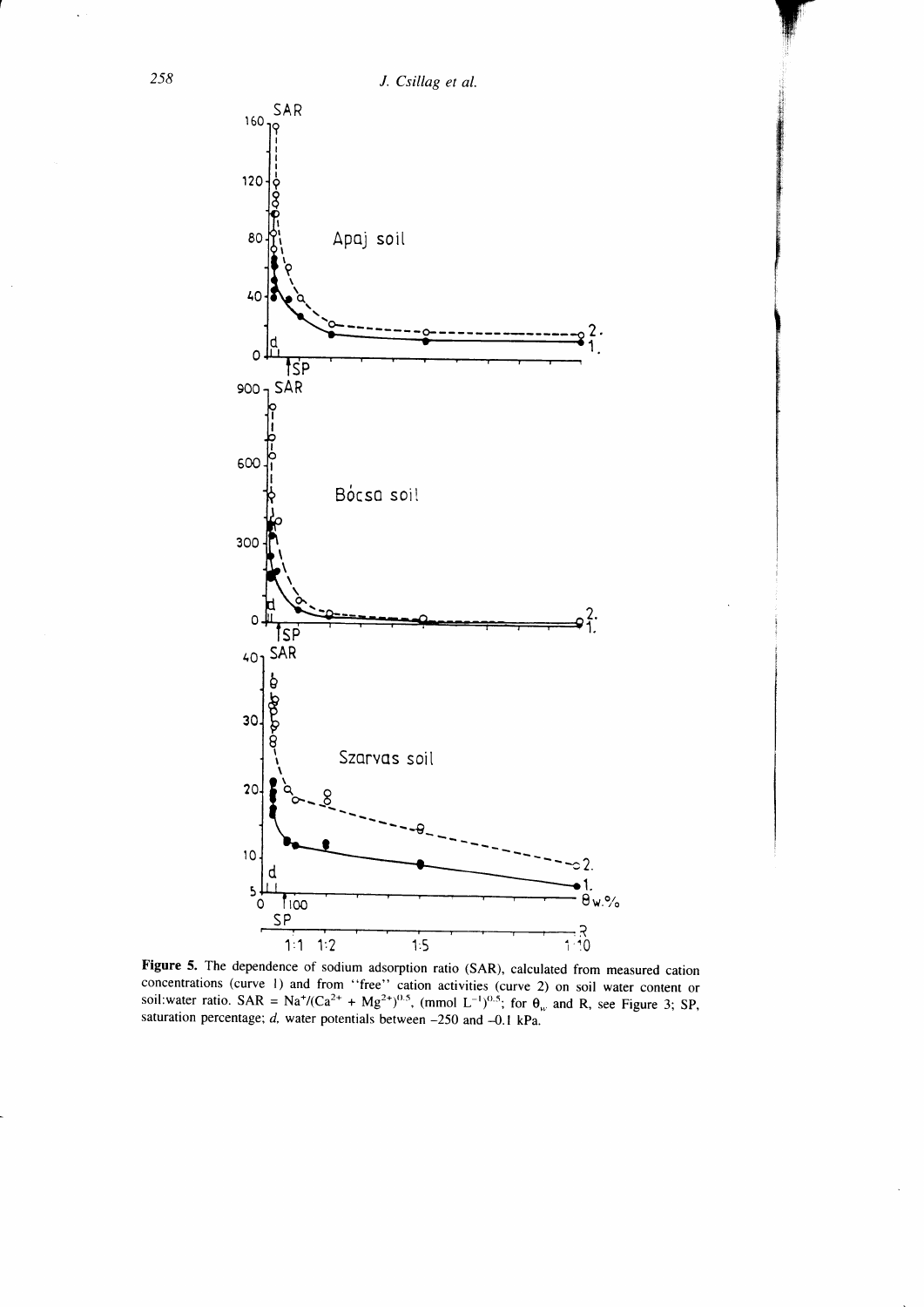solutions at field water content and when the electrostatic interactions of the ions are considered than is expected from the analyses of the more diluted aqueous soil extracts.

#### **Conclusions**

The influence of the change in soil water content on the concentration and composition of the soil solution is important in the characterization of the liquid phase at field water content available to plants, and for the interpretation of data regarding soluble salts measured in aqueous soil extracts of different soil:water ratios.

The above results should be taken into consideration during the evaluation of solubility and ion exchange processes in salt-affected soils. The increase of the absolute and relative Na\* concentrations in the liquid phase with decreasing soil water content, and the additional effects of the electrostatic interactions of ions, result in a shift of the cation exchange processes in favor of sodium under the above conditions. It shows higher possibility of swelling, dispersion of clay particles, and formation of natric B horizon (characteristic to solonetz soils) than that based on the interpretation of concentration data.

## References

- Adams, F., C. Burmester, N. V. Hue, and F. L. Long. 1980. A comparison of column-displacement and centrifuge methods for obtaining soil solutions. Soil Science Society of America Journal 44:733-735.
- Arbelo, C. D., J. E. Garcia-Hernandez, and J. M. Moreno. 1989. Influencia de la dilucion en la desorcion de cationes en andosoles y suelos andicos. Anales de Edafologia y Agrobiologia (Madrid) 48:7ll-724.
- Arslan, A., and G. R. Dutt. 1993. Solubility of gypsum and its prediction in aqueous solutions of mixed electrolytes. Soil Science 155:37-47.
- Barbee, G. C., and K. W. Brown. 1986. Comparison between suction and free-drainage soil solution samplers. Soil Science 141:149-154.
- Baron, V. A., and N. I. Tokarev. 1979. Computation of equilibrium composition of the soil solution and the solid phase of salts from the data of aqueous extracts (in Russian). Pochvovedenie 1979(4):3745.
- Beckman. 1980. Instructions for using the JA- l0 fixed angle rotor in Beckman J-21 series, J-6 and J-6B centrifuges. Beckman Report J-TB-006E, Spinco Division of Beckman lnstruments, Inc., Palo Alto, California.
- Bresler, E., B. L. McNeal, and D. L. Carter. 1982. Saline and sodic soils: Principles-dynamicsmodeling. Springer Verlag, Berlin.
- Cassel, D. K., and D. R. Nielsen. 1986. Field capacity and available water capacity, pp.9l3-915, in A. Klute, ed., Methods of soil analysis, part I, 2d ed., American Society of Agronomy, Madison, Wisconsin.
- Csillag, J., and K. Darab. 1985. New results in the study of the electrostatic interactions of ions in soil saturation extracts (in Hungarian). Agrokémia és Talajtan 34:27-52.
- Csillag, J., and B. S. Kapoor. 1987. The importance of the study of chemical speciation in natural waters and soil solutions. CIay Research 6:87-96.
- Csillag, J., and M. R6dly. 1989. Study of the liquid phase of the soil as a multicomponent electrolyte solution. Agrokémia és Talajtan 38:657-673.
- Darab, K., J. Csillag, and I. Pintér. 1980. Studies on the ion composition of salt solutions and of saturation extracts of salt-affected soils. Geoderma 23:95-lll.
- Erdey-Grúz, T. 1974. Interaction of dissolved ions (theory of strong electrolytes), pp. 395–440, in T. Erdey-Grúz, Transport phenomena in aqueous solutions. Akadémiai Kiadó, Budapest, Hungary.